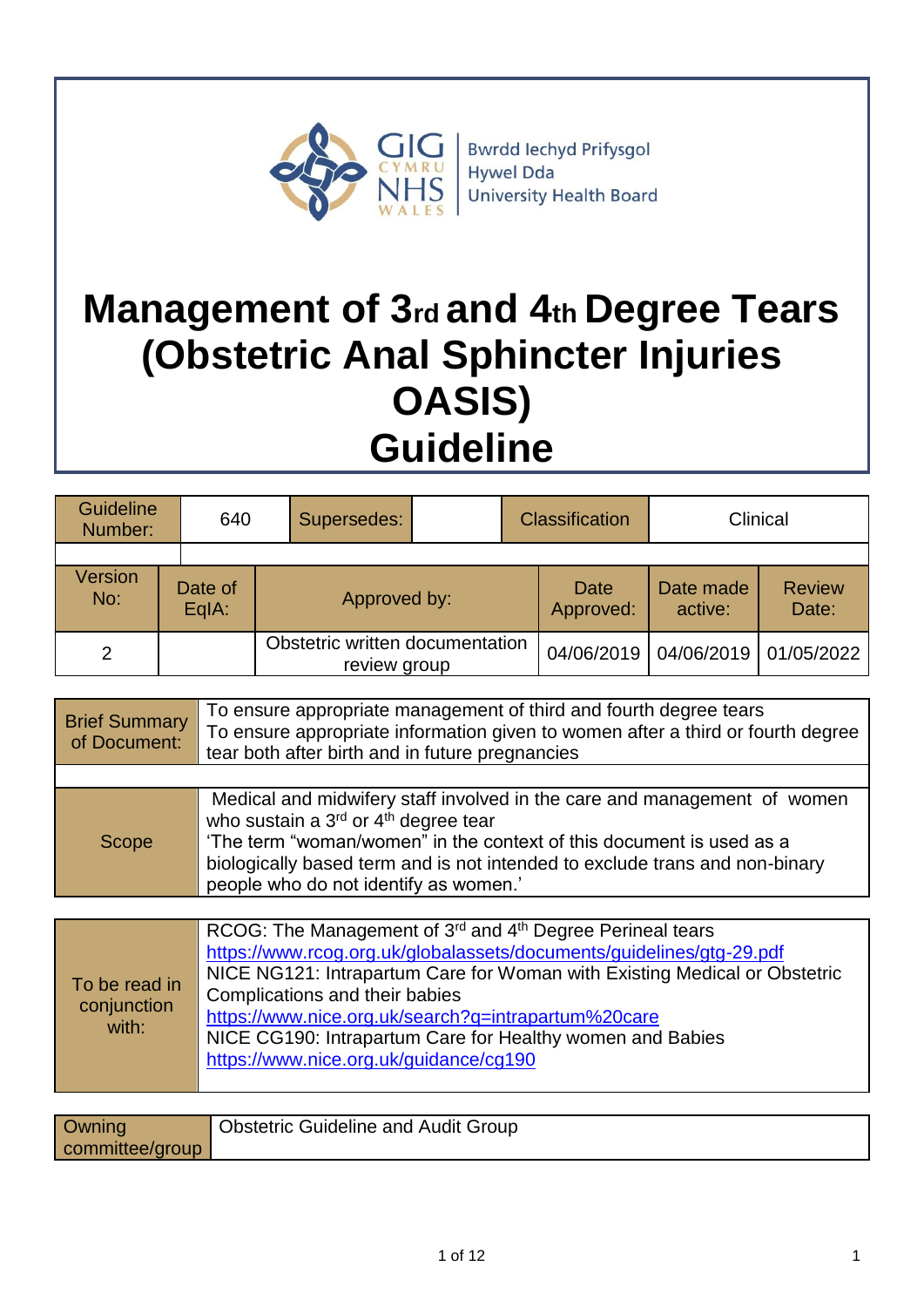| Reviews and updates |                                                                                                      |            |  |  |
|---------------------|------------------------------------------------------------------------------------------------------|------------|--|--|
| Version             | <b>Summary of Amendments:</b>                                                                        | Date       |  |  |
| no:                 |                                                                                                      | Approved:  |  |  |
|                     | <b>New Guideline</b>                                                                                 | 14.09.2017 |  |  |
| 2                   | Review and addition of<br>RCOG guidance on repair<br>information for women in subsequent pregnancies | 4/6/2019   |  |  |

#### Glossary of terms

| $\tau_{\sf{erm}}$ | <b>Definition</b>                        |
|-------------------|------------------------------------------|
| <b>OASIS</b>      | <b>Obstetric Anal Sphincter Injuries</b> |
| OP                | Occipito-posterior                       |
|                   |                                          |

| Keywords | Management of third and fourth degree tears Patient information Postnatal |
|----------|---------------------------------------------------------------------------|
|          | Patient information subsequent pregnancies                                |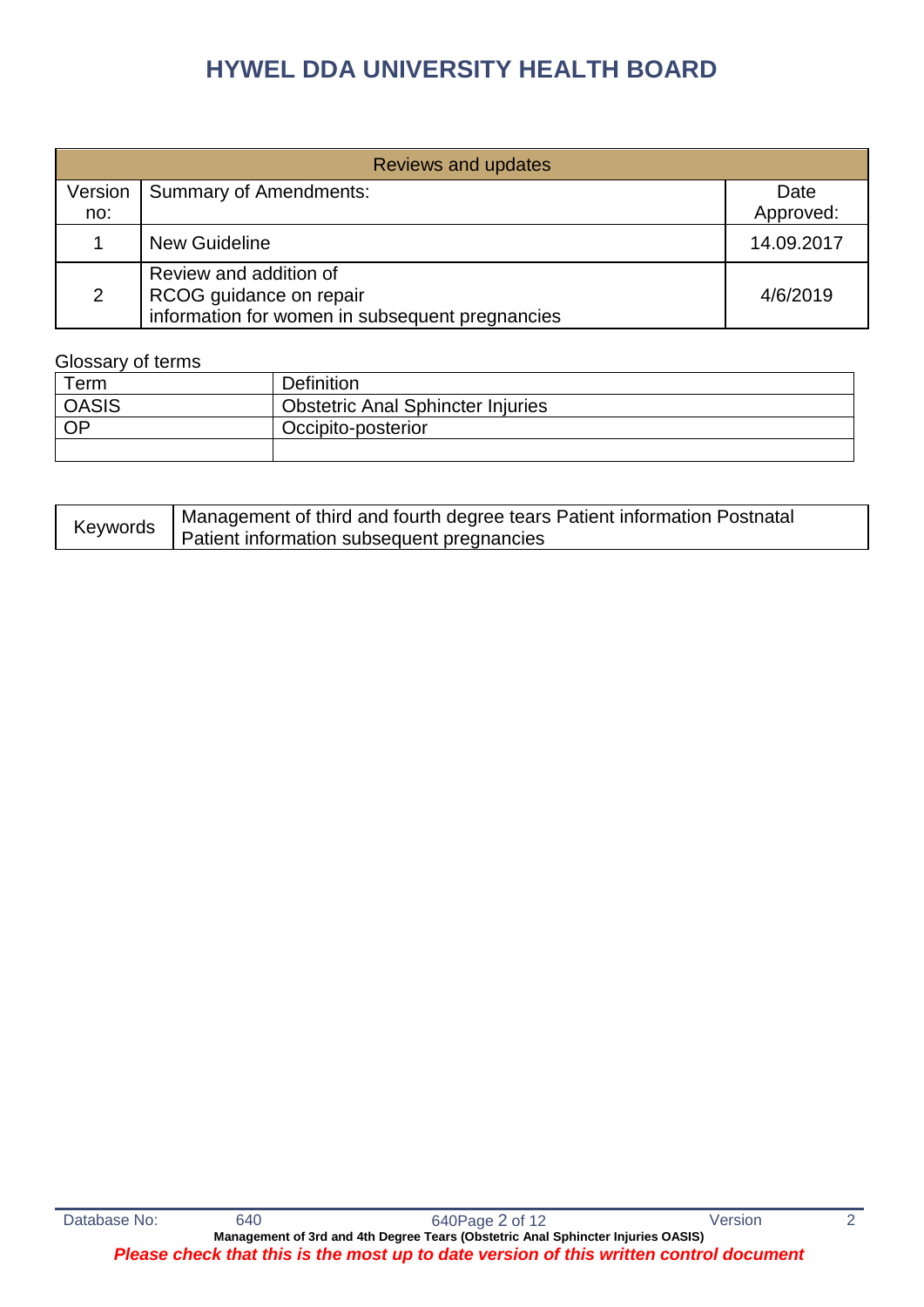|                 | Contents                                                                   |  |
|-----------------|----------------------------------------------------------------------------|--|
|                 |                                                                            |  |
|                 |                                                                            |  |
|                 |                                                                            |  |
|                 |                                                                            |  |
|                 |                                                                            |  |
|                 |                                                                            |  |
|                 |                                                                            |  |
|                 |                                                                            |  |
|                 |                                                                            |  |
| 10 <sub>1</sub> |                                                                            |  |
| 11.             |                                                                            |  |
| 12.             | APPENDIX 3 PATIENT ADVICE FOR THIRD AND FOURTH DEGREE PERINEAL TEARS<br>10 |  |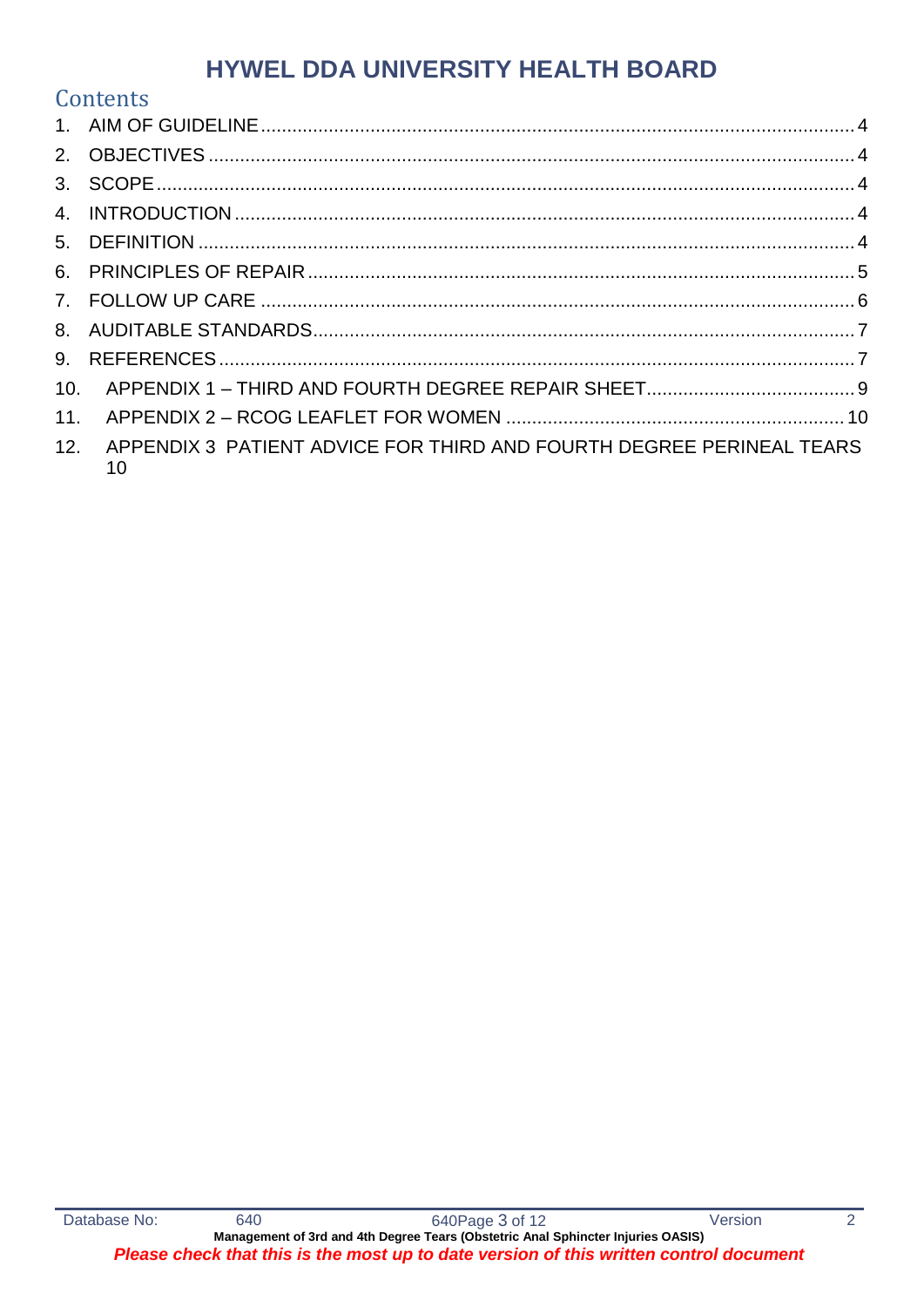#### <span id="page-3-0"></span>**1. AIM OF GUIDELINE**

The aim of this guideline is to ensure:

Appropriate management of third and fourth degree perineal tears.

### <span id="page-3-1"></span>**2. OBJECTIVES**

The aim of this guideline will be achieved by:

- Correct identification of perineal trauma
- Correct repair of perineal trauma specifically  $3^{rd}$  and  $4^{th}$  degree tears
- Correct information for women immediately postnatal
- Correct information for women in subsequent pregnancies

#### <span id="page-3-2"></span>**3. SCOPE**

• All maternity clinicians caring for women who have sustained a  $3<sup>rd</sup>/ 4<sup>th</sup>$  degree tear in an Obstetric unit, Midwife led units, at home/ in a community setting.

#### <span id="page-3-3"></span>**4. INTRODUCTION**

- Midwives and obstetricians should examine all women after birth to assess level of perineal trauma.
- Where a third or fourth degree tear is suspected or is obvious women should be referred to a doctor experienced in anal sphincter repair or by a trainee under supervision.
- When assessing the perineum examination should be also be done to exclude 'buttonholing'.

#### <span id="page-3-4"></span>**5. DEFINITION**

- **First degree:** Laceration of vaginal epithelium or perineal skin
- **Second degree:** Involvement of the perineal muscles but not the anal sphincter
- **Third degree:** Disruption of anal sphincter muscles and this should be further subdivided into three different grades:
- **Grade 3a:** less than 50% thickness of external sphincter torn
- **Grade 3b:** more than 50% thickness of external sphincter involved
- **Grade 3c**: both external anal sphincter internal sphincter torn
- **Fourth degree:** Injury to perineum involving the anal sphincter complex and anorectal mucosa
- **Rectal mucosal tear:** (buttonhole) without involvement of the anal sphincter is rare and not included in the above classification. However if not recognised and repaired may lead to rectovaginal fistula.

#### **Potential risk factors for third and fourth degree tears.**

- Asian ethnicity
- Nulliparity
- Birth weight greater than 4kg
- Shoulder dystocia
- Occipito-posterior position
- Prolonged second stage
- Instrumental delivery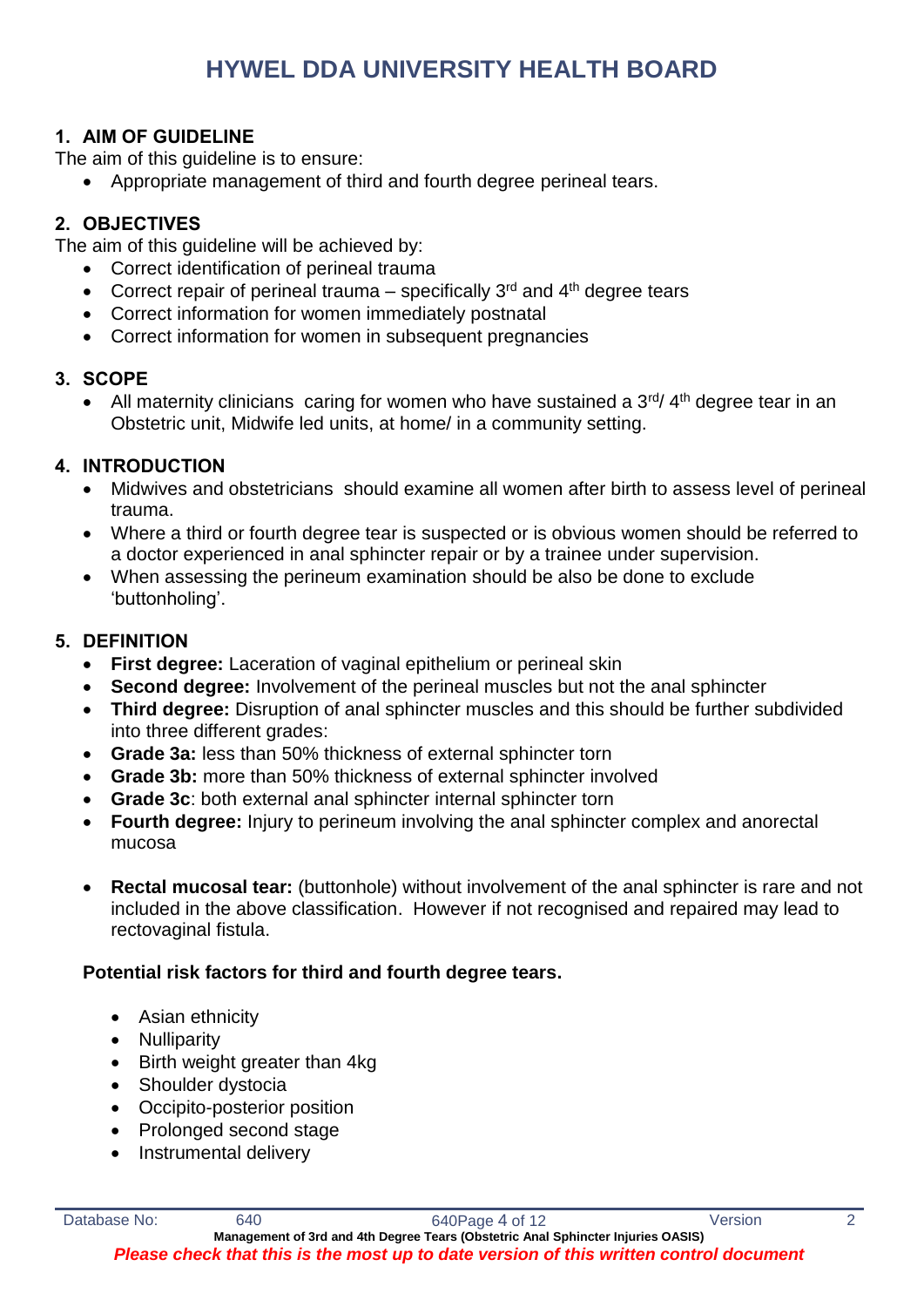#### **Perineal protection**

- The NICE Intrapartum care guideline found no difference between 'hands poised' and 'hands on' the perineum as prevention of third and fourth degree tears.
- More recently there have been interventional studies using programmes which have successfully reduced OASIS rates, all of which have described manual perineal protection/'hands on' techniques.

These include:

- 1. Left hand slowing down the delivery of the head.
- 2. Right hand protecting the perineum.
- 3. Mother NOT pushing when head is crowning (communicate).
- 4. Think about episiotomy (risk groups and correct angle).
	- The best method of perineal support/protection is unclear.
	- The Ritgen manoeuvre(delivering the fetal head, using one hand to pull the fetal chin from between the maternal anus and the coccyx and the other on the fetal occiput to control speed of delivery) no betterthan 'standard care' (not specifically defined but it included perineal protection/'hands on').
	- However, the positive effects of perineal support suggest that this should be promoted as opposed to 'hands off' or 'poised', in order to protect the perineum and reduce the incidence of third and fourth degree tears
	- A Cochrane review has found the application of warm compresses during the second stage of labour to have a significant effect on reducing OASIS.
	- A Cochrane review showed that perineal massage undertaken by the woman or her partner was associated with an overall reduction in the incidence of trauma requiring suturing.

#### **Management of third and fourth degree tears**

**Once identified it should be repaired by a doctor with appropriate/relevant qualification in repairing third and fourth degree tears.**

#### **FULL EXTENT OF THE INJURY SHOULD BE EVALUATED BY A CAREFUL VAGINAL AND RECTAL EXAMINATION IN LITHOTOMY POSITION IN THEATRE, UNDER SPINAL OR ADEQUATE LOCAL ANALGESIS AND THE TEAR SHOULD BE CLASSIFIED AS ABOVE**

The Obstetric Registrar should inform the Consultant when a woman has sustained a fourth degree tear. The Consultant can then make the decision regarding who should undertake the repair, and advise on the appropriate technique for repair

#### **USE THE PERINEAL REPAIR PACK, WHICH HAS BEEN SPECIALLY PREPARED FOR THIS PURPOSE AND REPAIR SHEET**

#### <span id="page-4-0"></span>**6. PRINCIPLES OF REPAIR**

General or regional (spinal,epidural,caudal) anaesthesia is necessary.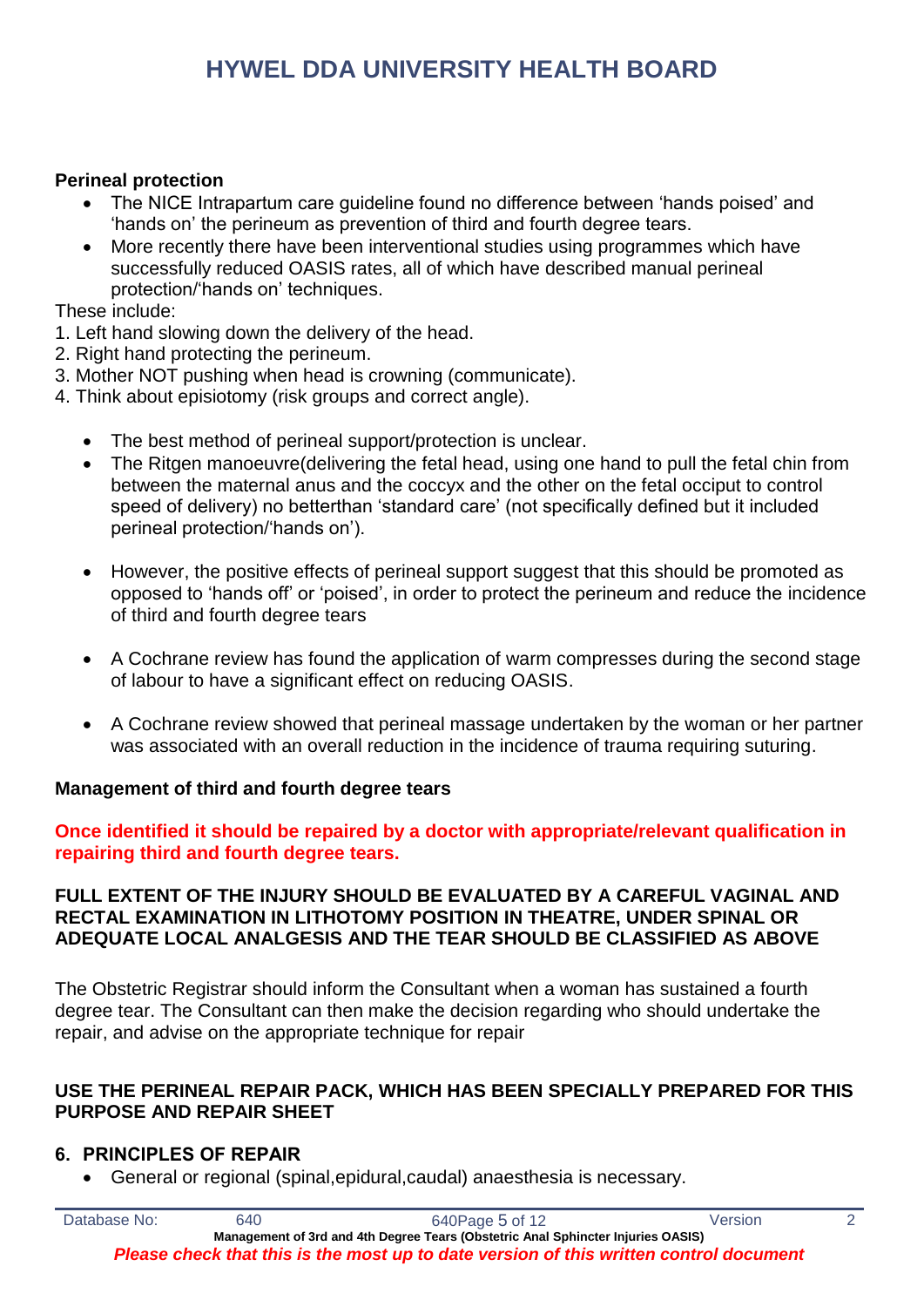- The repair should be carried out in the operating theatre where there is access to good lighting.
- An assistant should be available.
- Consider short term indwelling catheter

### **Method of Repair** (only general principles are outlined)

Third and fourth degree tear repair sheet MUST be completed by the doctor undertaking repair (Appendix 1)

- The torn anorectal mucosa should be repaired with sutures using either the continuous or interrupted technique. Whichever technique is used, figure of eight sutures should be avoided during repair of the anal mucosa as they can cause ischaemia.
- Where the torn internal anal sphincter (IAS) can be identified, it is advisable to repair this separately with interrupted or mattress sutures without any attempt to overlap the IAS.
- For repair of a full thickness external anal sphincter (EAS) tear, either an overlapping or an end-to-end (approximation) method can be used with equivalent outcomes.
- For partial thickness (all 3a and some 3b) tears, an end-to-end technique should be used.
- When obstetric anal sphincter repairs are being performed, the burying of surgical knots beneath the superficial perineal muscles is recommended to minimise the risk of knot and suture migration to the skin.

#### **A rectovaginal examination should be performed to confirm complete repair and to ensure that all tampons or swabs have been removed. All swabs needles and instruments must be counted pre and post repair by two clinicians and this must be recorded on the 3rd/4th Degree tear Proforma. The insertion of any vaginal pack must be clearly recorded on the Proforma.**

- Antibiotics should be prescribed for all women
- Routine prescribing of laxatives is not required
- Datix to be completed and number recorded in register.

#### **Choice of suture materials**

- 3-0 polyglactin should be used to repair the anorectal mucosa as it may cause less irritation and discomfort than polydioxanone (PDS) sutures
- When repair of the EAS and/or IAS muscle is being performed, either monofilament sutures such as 3-0 PDS or modern braided sutures such as 2-0 polyglactin can be used with equivalent outcomes

### <span id="page-5-0"></span>**7. Follow up care**

- Before leaving postnatal ward all women should be made aware of the type of third /fourth degree tear sustained (preferably visual)
- Receive written information on third and fourth degree tears (RCOG and Physiotherapy)
- Referred to the women's health physiotherapy team.

### **7.1 Subsequent pregnancies**

 Women identified in subsequent pregnancies should receive *Information for women identified in pregnancy as having had a previous third or fourth degree tear* (Appendix 2).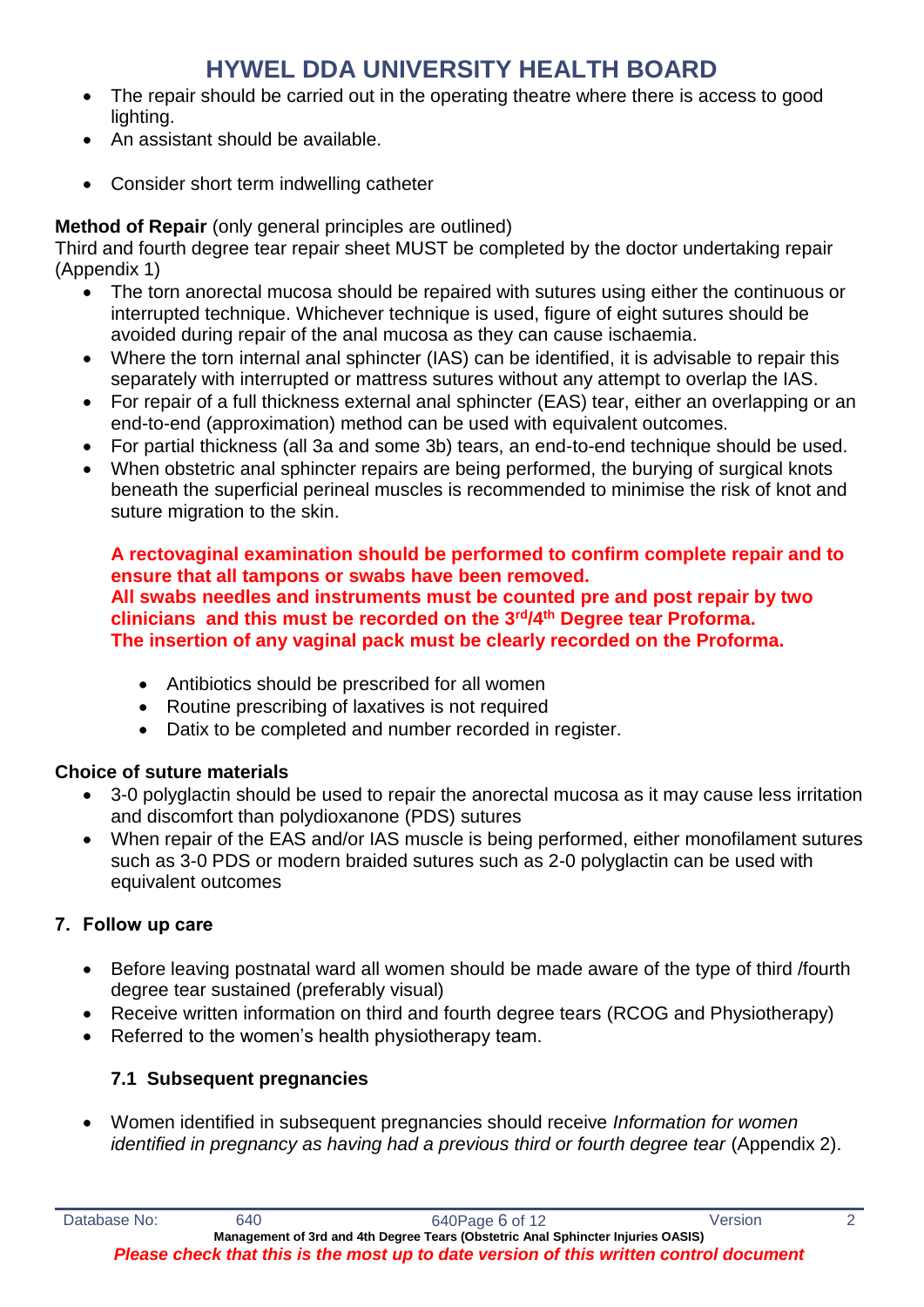- Assessment should be made of any urinary or bowel symptoms that may contraindicate a vaginal birth i.e. Women who are symptomatic or have abnormal endoanal ultrasonography and/or manometry.
- A previous third degree tear is not a contraindication to birth in the midwife led unit or at home. Women should be aware of the possibility of reoccurrence and that if there is a reoccurrence transfer to the obstetric unit would be required for repair.
- The following may reduce the potential for a repeated third or fourth degree tear:
	- Left lateral for birth
	- Warm compress
	- Non-directed pushing
	- **There is no evidence that prophylactic episiotomy prevents a recurrence of sphincter rupture**.
	- An episiotomy should only be performed if there are predisposing factors such as big baby, OP position, shoulder dystocia, fibrotic scarring and inelastic perineum.

### <span id="page-6-0"></span>**8. Auditable Standards**

- Compliance with completion of 3<sup>rd/4th</sup> Degree Tear Proforma
- Datix Incident Reporting of all  $3<sup>rd</sup>/ 4<sup>th</sup>$  Degree Perineal tears in line with the Health Board Maternity Trigger list

#### <span id="page-6-1"></span>**9. References**

- Aasheim V, Nilsen AB, Lukasse M, Reinar LM.(2011) Perineal techniques during the second stage of labour for reducing perineal trauma. Cochrane Database Syst Rev (12):CD006672.
- Beckmann MM, Stock OM.(2013) Antenatal perineal massage for reducing perineal trauma. Cochrane Database Syst Rev (4):CD005123.
- Kettle C, Hills R K, Jones P, Darby L, Gray R, Johanson R, (2002) Continuous versus interrupted perineal repair with standard or rapidly absorbed sutures after spontaneous vaginal birth: a randomised controlled trial. Lancet: 359; 2217-23.
- NICE (2007) Intrapartum care: care of healthy women and their babies during childbirth Nice clinical guideline 55 NICE:Manachester
- RCOG (2015) The management of third and fourth degree perineal tears Green top guideline No 29 RCOG:London
- Thakar R, Sultan AH. (2003) Management of obstetric anal sphincter. The Obstetrician & Gynaecologist 2003: 5; 2-78.
- Sultan AH, Thakar R. (2002) Lower genital tract and anal sphincter trauma. Best Pract Res Clin Obstet Gynaecol: 16; 99-116.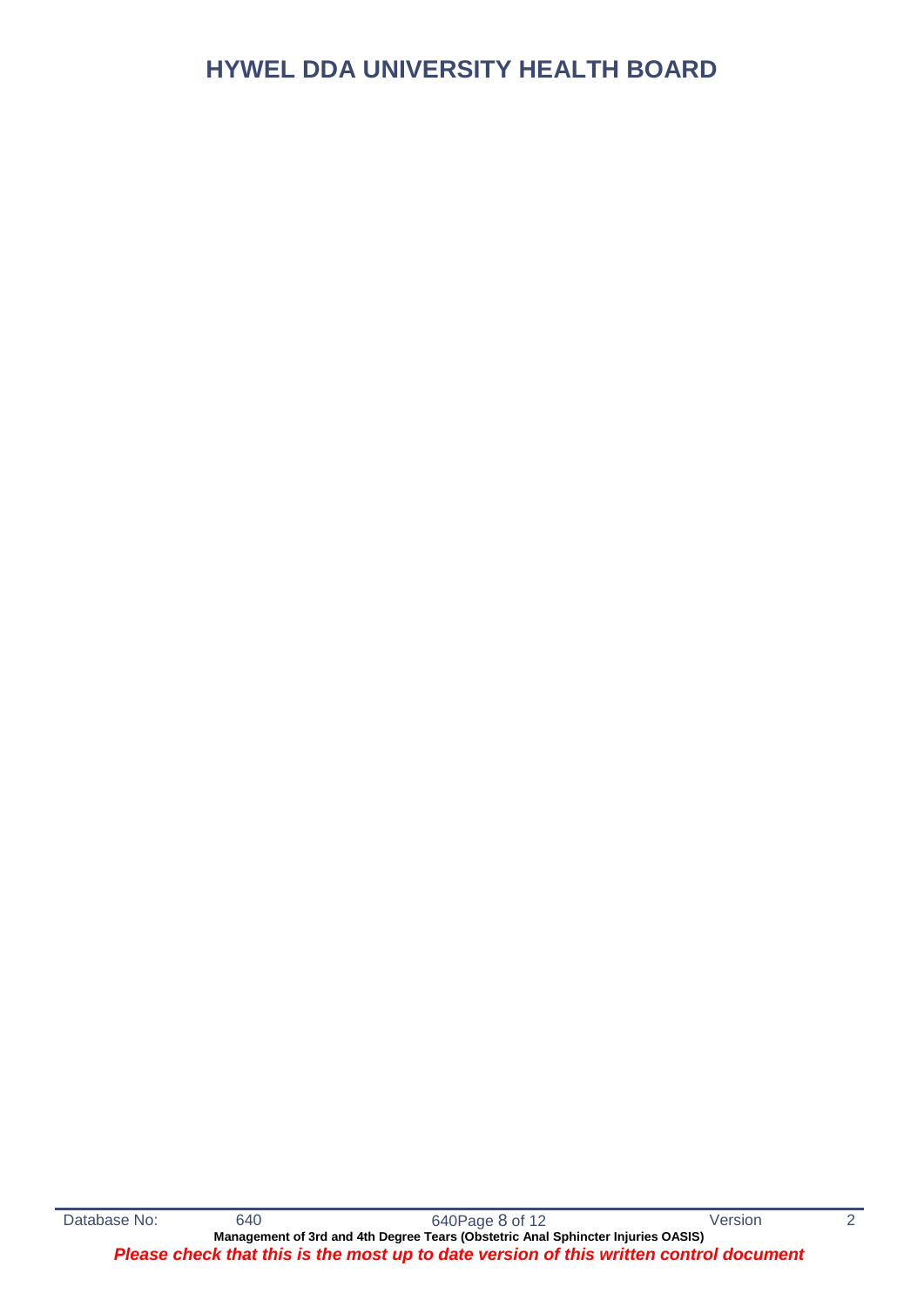#### <span id="page-8-0"></span>**10.APPENDIX 1 – Third and fourth degree repair sheet**

| Addressograph                 |                                | Date                            |                            |
|-------------------------------|--------------------------------|---------------------------------|----------------------------|
|                               |                                | Time                            |                            |
|                               |                                | Anaesthesia                     | Spinal/Epidural/Both<br>GA |
|                               |                                | Location                        | Theatre Room               |
| Parity                        | Nullip/Mutip                   | Position at birth               | OP/OA/OT SP/SA/ST          |
| Mode of delivery              | SVD/Forceps/Ventouse/Both      | IOL                             | Yes/No                     |
| Indication of<br>instrumental |                                | Birth weight (G)                |                            |
| Length of $2^{nd}$ stage      | <b>Minutes</b><br><b>Hours</b> | Episiotomy                      | Yes/No                     |
| Shoulder dystocia             | Yes/No                         | Previous 3rd 4th<br>degree tear | Yes/No                     |

**Type of tear** 3a ( <50% EAS) / 3b ( >50% EAS) / 3c (EAS &IAS) / 4th (Anal mucosa involvement)



|                         | Repair                       | <b>Suture material</b>            |
|-------------------------|------------------------------|-----------------------------------|
| External anal sphincter | Overlap/other                | 3/0 PDS/Other                     |
| Internal anal sphincter | Interrupted/Other            | 3/0 PDS/Other                     |
| Anal mucosa             | Interrupted/Other            | 3/0 Vicryl/Other (Knots in lumen) |
| Vaginal mucosa          | Interrupted/Continuous/Other | 2/0 Vicryl rapide/other           |
| Perineal body           | Interrupted/Other            | 2/0 Vicryl rapide/other           |
| Perineum                | Interrupted/Continuous/Other | 2/0 Vicryl rapide/other           |

#### **Following repair (Compulsory)**

| PV/<br>done   | Yes    | PR<br>done   | Yes    |
|---------------|--------|--------------|--------|
| EBL           | mls    | Pack         | Yes/No |
| Swabs<br>used | number | Needles used | number |

| Datix completed YES/NO | Datix number |             |      |
|------------------------|--------------|-------------|------|
| Name Signature & Grade |              | <b>Date</b> | TIME |

#### **Postnatal management - Confirm prescribed on patient drug chart**

|                        | Drug          | <b>Dose</b>    | <b>Duration</b> | <b>Signature</b> |
|------------------------|---------------|----------------|-----------------|------------------|
| <b>Antibiotics</b>     | Cefuroxime    | 1.5G IV        | Stat            |                  |
|                        | Metronidazole | 500mg IV       | Stat            |                  |
|                        | Cephradine    | 500mg oral TDS | week            |                  |
|                        | Metronidazole | 400mg oral TDS | week            |                  |
| <b>Stool softeners</b> | Lactulose     | 10ml oral      | 10 days         |                  |
|                        | Fybogel       | sachet bd      | 10 days         |                  |
| <b>Analgesics</b>      | Voltarol      | 50mg TDS oral  | week            |                  |
|                        | Paracetamol   | 1G QDS oral    | week            |                  |

#### **Woman informed of nature of tear – YES/NO**

**RCOG patient information third and fourth degree tear during birth leaflet given to woman – YES/NO Prior to discharge**

| Bowels opened          | <b>YES/NC</b> |      |
|------------------------|---------------|------|
| Physio referral        | YES/NO        |      |
| Gynae OPD (6/52)       | <b>YES/NO</b> |      |
| Name Signature & Grade | <b>Date</b>   | TIME |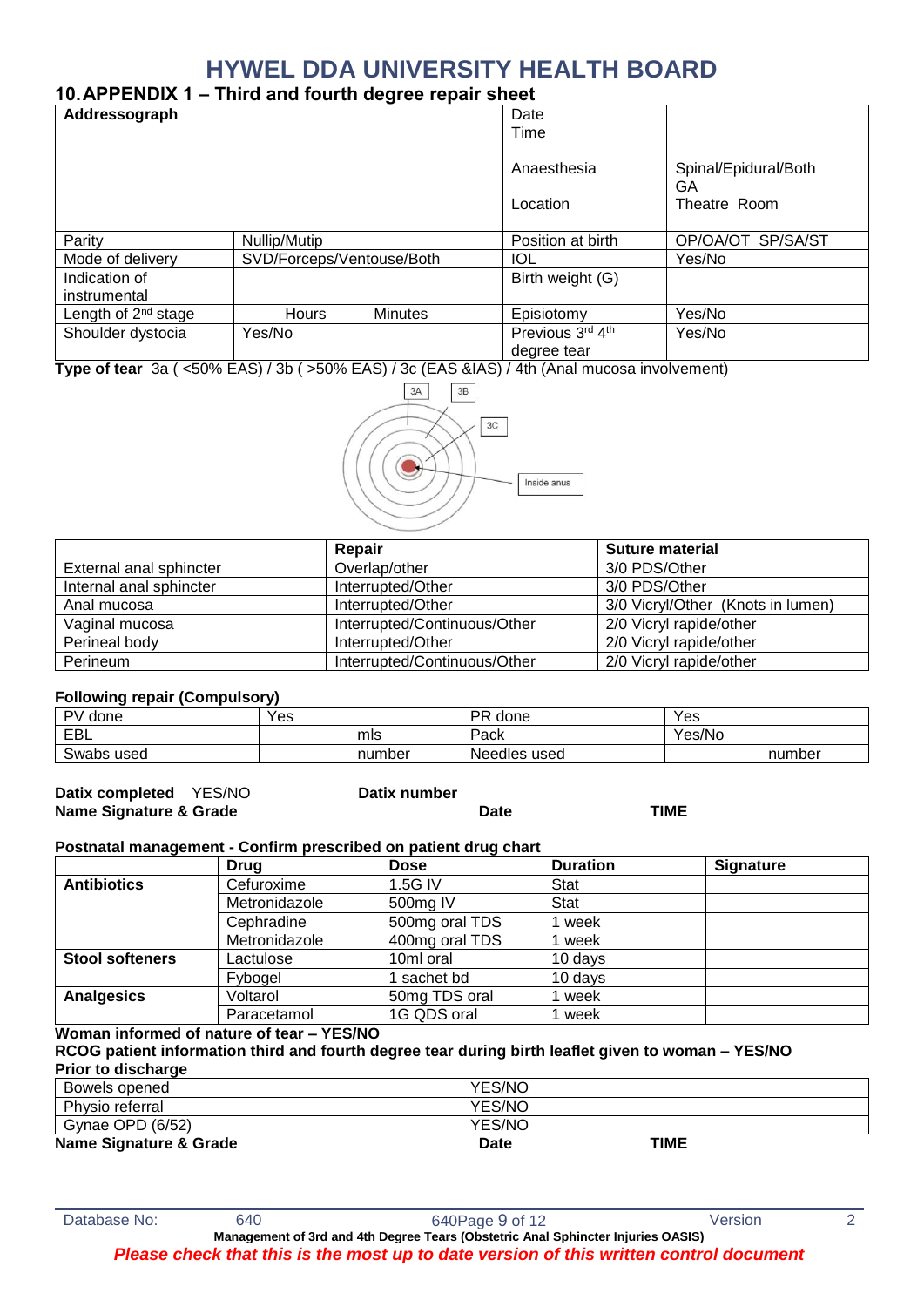### <span id="page-9-0"></span>**11.APPENDIX 2 –RCOG leaflet for women**

**[RCOG leaflet for women](https://www.rcog.org.uk/en/patients/patient-leaflets/third--or-fourth-degree-tear-during-childbirth/) [https://www.rcog.org.uk/en/patients/patient-leaflets/third--or](https://www.rcog.org.uk/en/patients/patient-leaflets/third--or-fourth-degree-tear-during-childbirth/)[fourth-degree-tear-during-childbirth/](https://www.rcog.org.uk/en/patients/patient-leaflets/third--or-fourth-degree-tear-during-childbirth/)**

<span id="page-9-1"></span>**12.APPENDIX 3 Patient advice for third and fourth degree perineal tears**

**[2019 Physiotherapy Patient Advice for Third and Fourth Degree Tears.docx](file:///C:/Users/sh007464/AppData/Local/Microsoft/Windows/Temporary%20Internet%20Files/Content.Outlook/JR9GMMS1/2019%20Physiotherapy%20Patient%20Advice%20for%20Third%20and%20Fourth%20Degree%20Tears.docx)**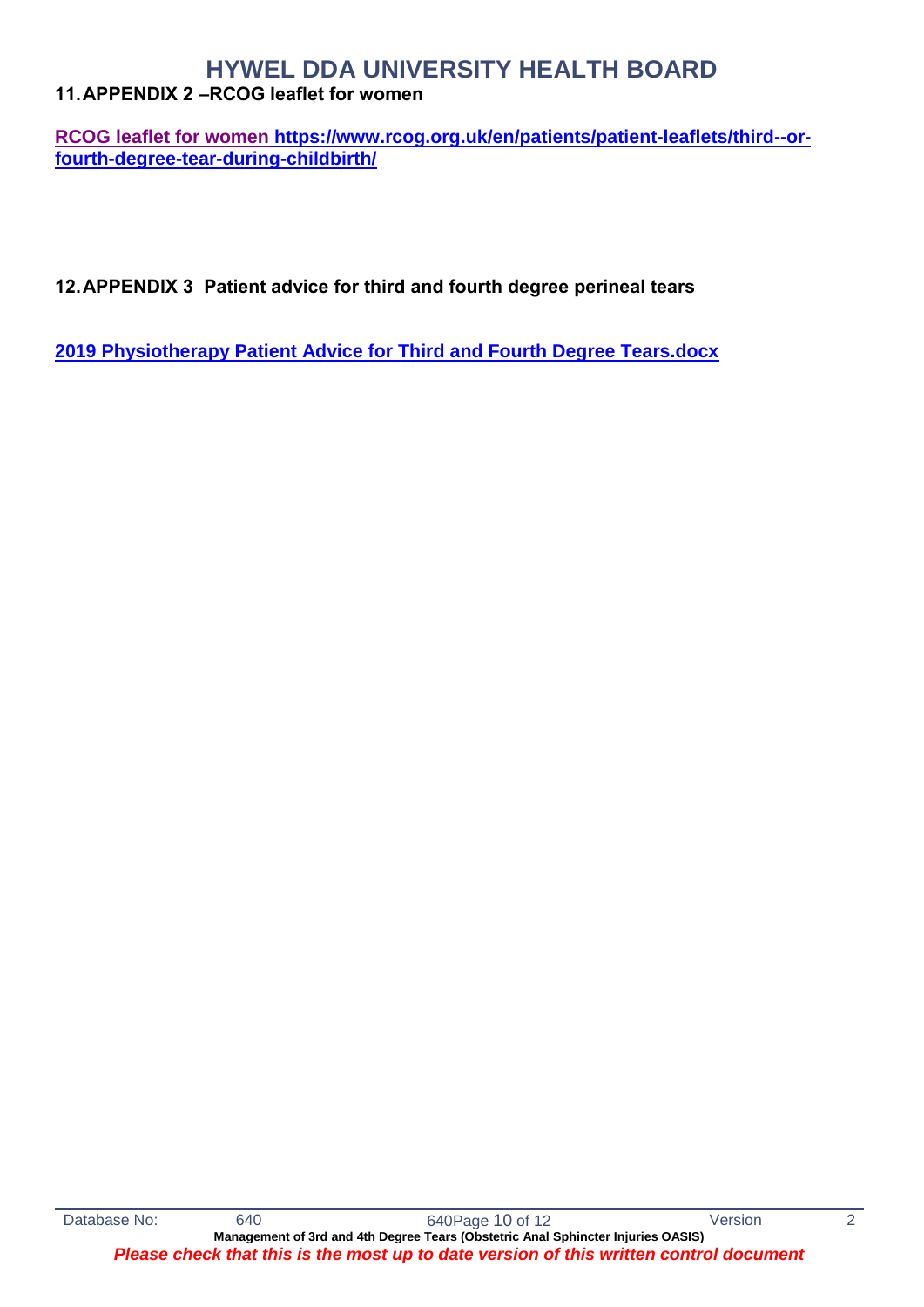### **APPENDIX 4 Information for mothers who have had a previous third degree tear**

We are aware that you sustained a third degree tear of the muscles around your anal sphincter at a previous delivery so are providing you with this information for your current pregnancy. If you have any questions please ask your midwife or doctor.

#### **Introduction**

This type of tear is relatively common, complicating about one birth in every 30 (3%), and is most likely to happen if your second stage of labour had been very quick, if your baby weighed over 4kg, if he or she is born facing upwards (face to pubes) and especially if you needed help with forceps or a ventouse. Most tears of this type are classified as 3A or 3B. The anal sphincter is made up of concentric rings of muscle fibres which encircle the anus, and if a few outermost fibres are torn this is '3A', if up to half are torn this is '3B', if more than half is torn '3C' and if it tears right into the anus, a 4th degree tear is diagnosed. This is very rare.



Most tears of this type are recognised at the time of birth, and are repaired successfully, with no long-term problems. A few mothers have long term issues, probably no more than 1 in 100, which need advice from a colorectal surgeon. This handful of women will be advised to consider a planned Caesarean birth, particularly if they needed additional corrective surgery at a later date.

### **Maternity Information**

The chance of a third degree tear occurring at the next, or subsequent births, is about 1 in 15, which means that 93% of women will not have this type of tear at their next birth. There is no evidence that an episiotomy reduces the chance of a tear occurring. When the time comes to have your baby, you may wish to consider a home birth or the Midwifery Led Unit as places of birth. Talk to your midwife and/or doctor about what giving birth at home or in the midwife led unit may mean for you.

There are a few things that your midwife can support you with during your birth to try to reduce the chances of another significant tear. These include:

• Being in a left lateral (lying on left side) or kneeling position rather than semirecumbent or squatting position.